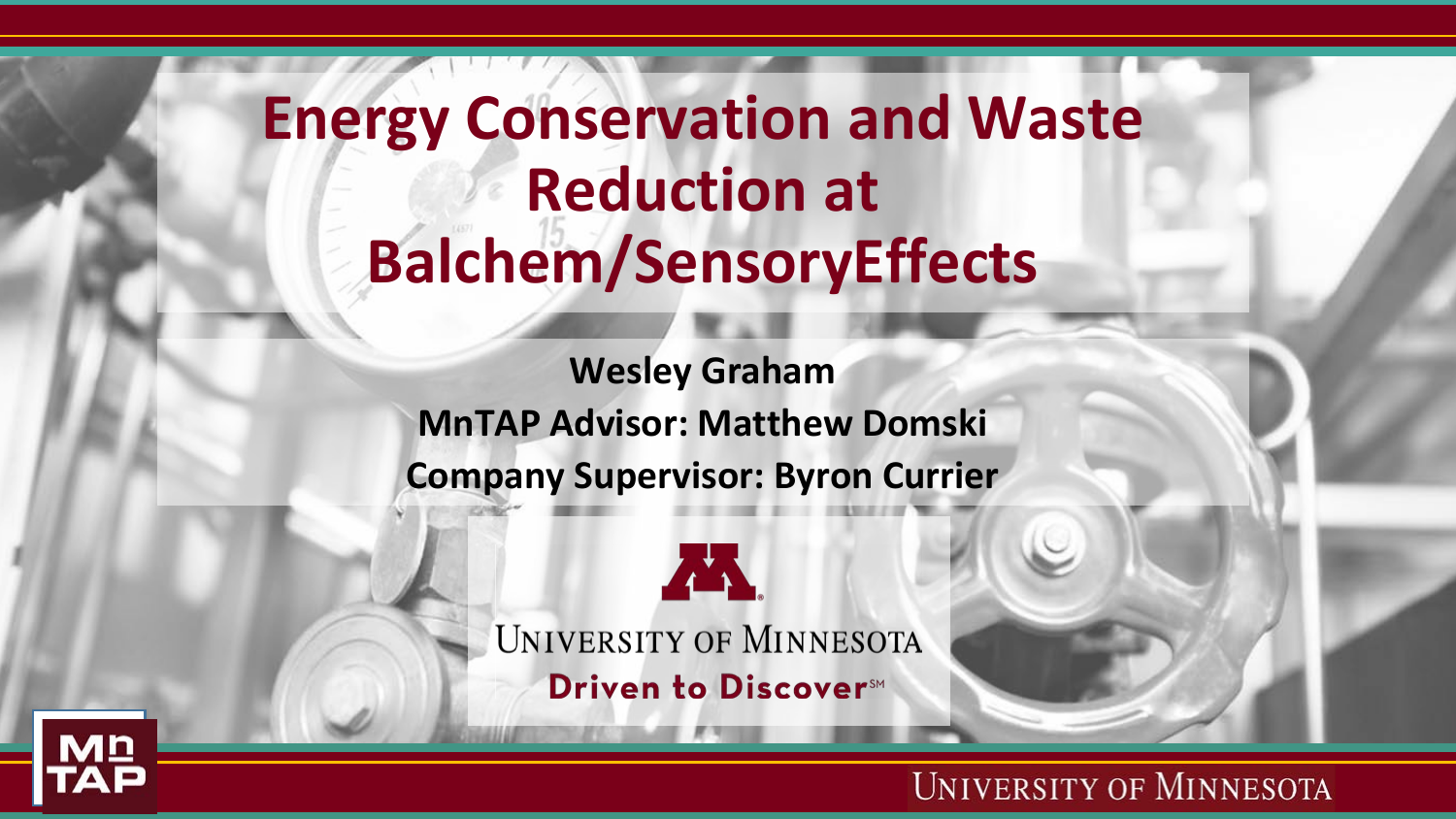## **Company Background**



- •Manufactures ready to eat powders
- •< 40 Employees
- ¼ of a city block
- •Highly flexible
- •Built in 1940s
- •Expanded 1970s, 1990s, 2000s, 2010s
- Acquired by Sensory Effects/Balchem in 2014

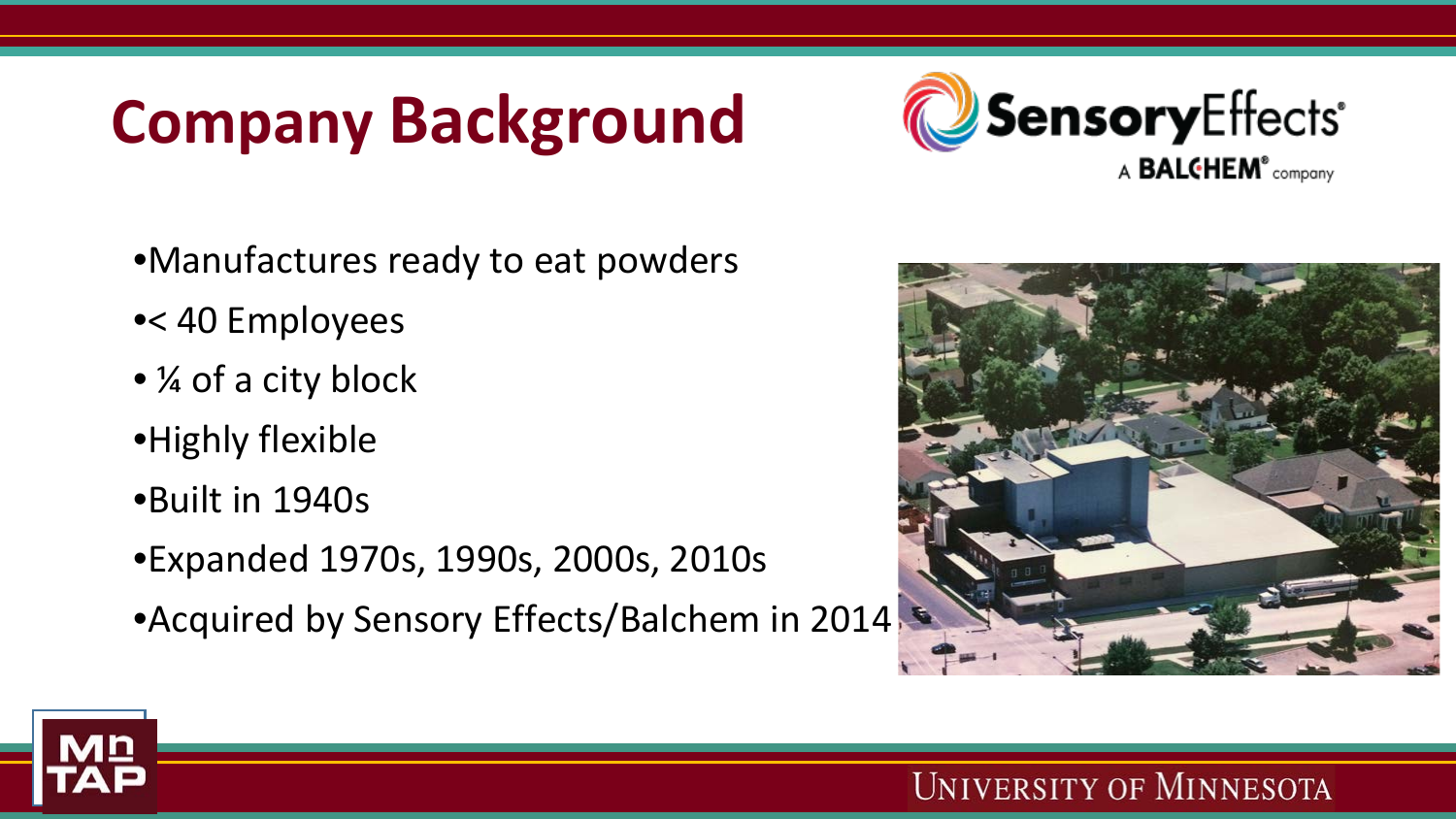# **Project Overview**

- •Product output has increased
- •Employees are focused on making product
- •Company desires to:
	- •Conserve energy
	- •Reduce waste
	- •Set groundwork for future sustainability projects



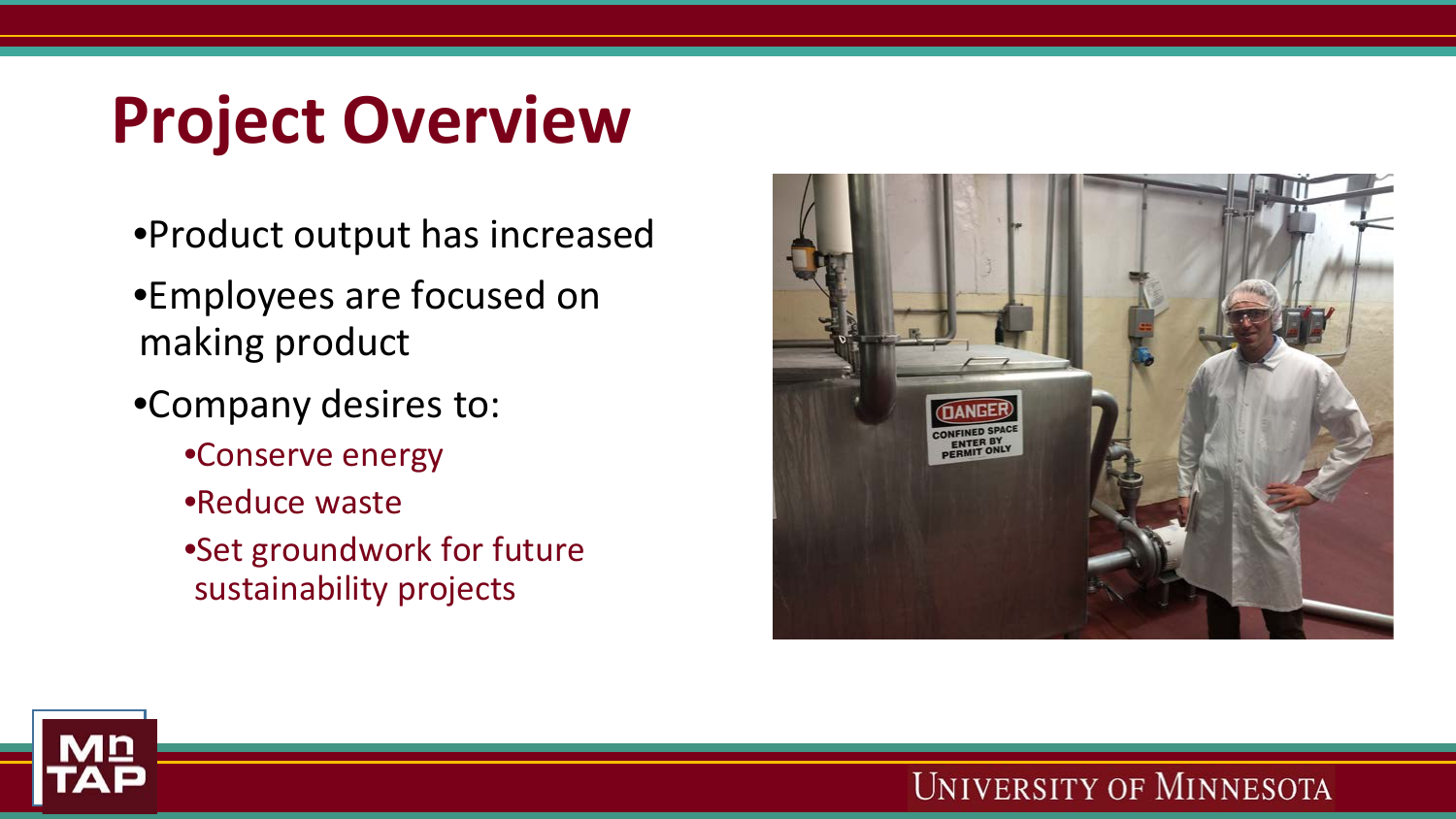## **Approach**

- •Learned facility processes
- •Developed project ideas
- •Researched potential solutions
- •Contacted experts
- •Collected data
- •Calculated costs and savings
- •Mapped utility usage



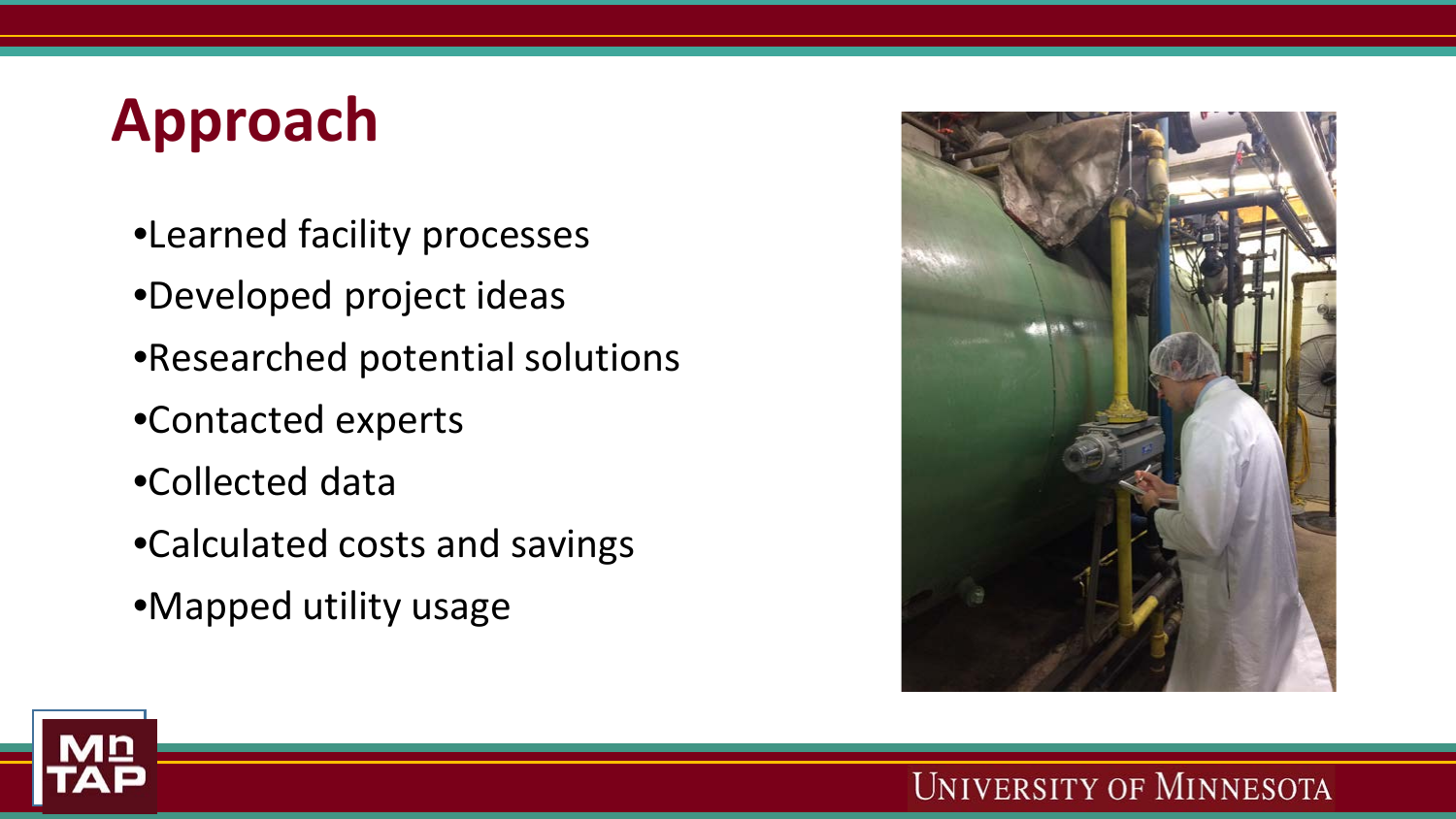### **Primary Recommendation**

### •**Reuse Pasteurizer Cooling Water in Scrubber Tank**

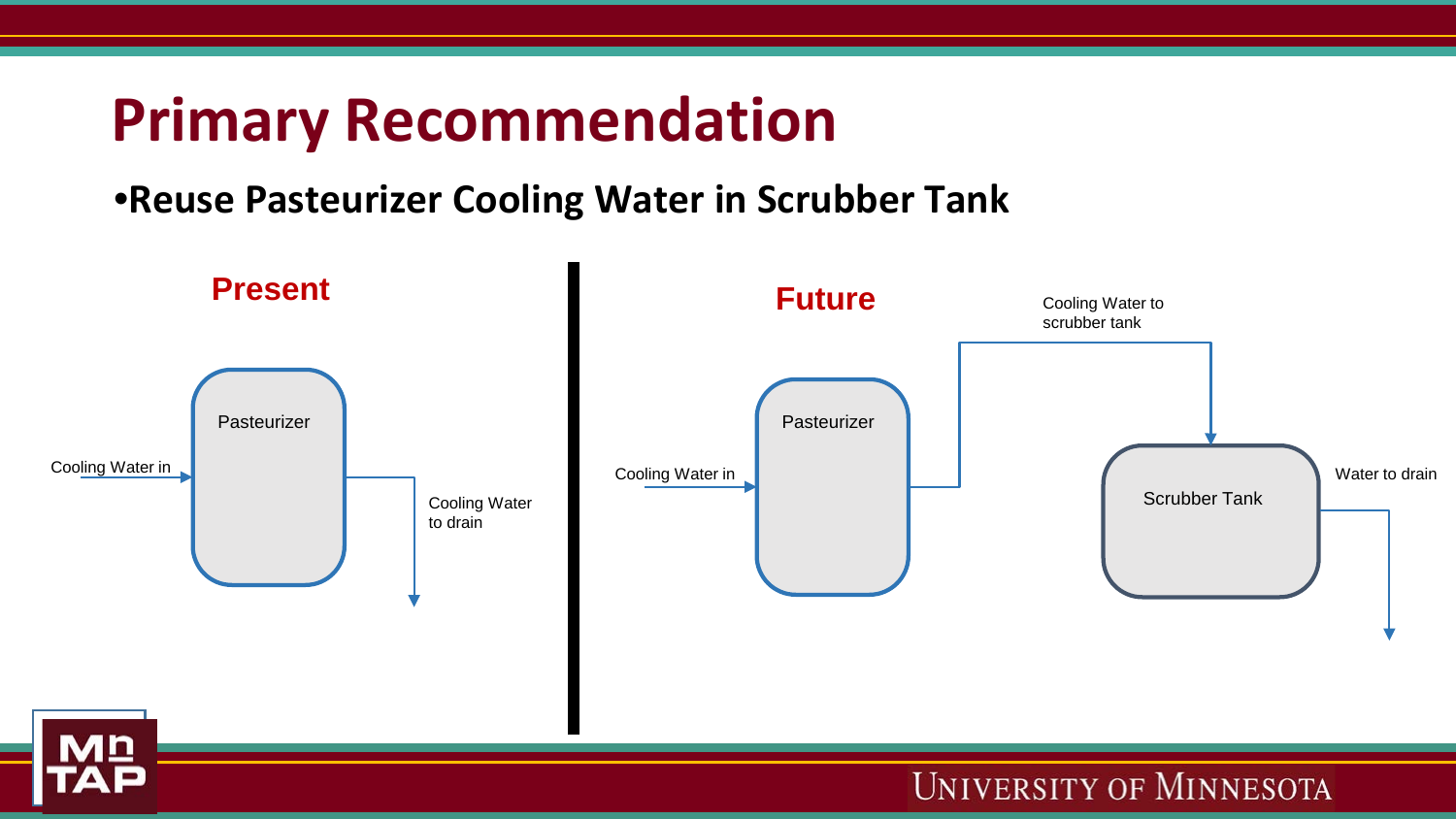## **Primary Recommendation**

| <b>Recommendation</b>                                   | <b>Annual reduction</b>                | <b>Total</b><br>cost | <b>Annual</b><br><b>savings</b> | <b>Payback</b><br>period | <b>Status</b> |
|---------------------------------------------------------|----------------------------------------|----------------------|---------------------------------|--------------------------|---------------|
| Reuse pasteurizer cooling<br>water in the Scrubber Tank | 600,000 gal water<br>3,000 therms heat | \$2,300              | \$1,900<br>\$1,600              | 8 months                 | Recommended   |

#### •Other Benefits:

- Improve plant sanitation and safety
- Improve scrubber water performance

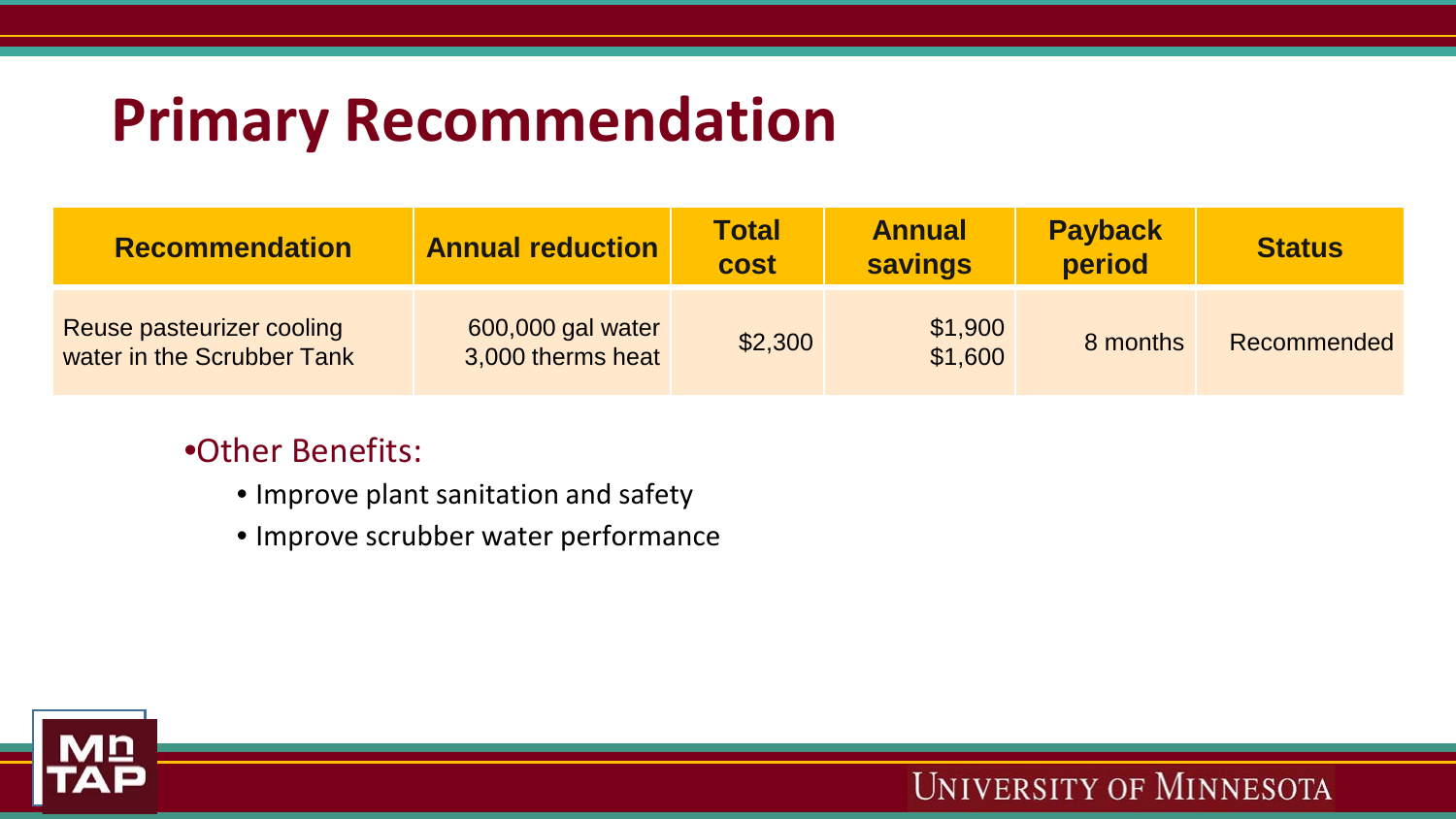## **Solutions**

| <b>Recommendation</b>                                   | <b>Annual</b><br>reduction             | <b>Total cost</b> | <b>Annual</b><br><b>savings</b> | <b>Payback</b><br>period | <b>Status</b>                   |
|---------------------------------------------------------|----------------------------------------|-------------------|---------------------------------|--------------------------|---------------------------------|
| Reuse pasteurizer cooling<br>water in the Scrubber Tank | 600,000 gal water<br>3,000 therms heat | \$2,300           | \$3,500                         | 8 months                 | Recommended                     |
| <b>Solenoid Valves</b>                                  | 240,000 gal water                      | \$550             | \$800                           | 8 Months                 | Implementing                    |
| <b>Piping water to Surge Tank</b>                       | 24,000 gal water                       | \$1,300           | \$130                           | 10 years                 | Implemented                     |
| <b>LED lights and Motion Sensors</b>                    | 48,400 kWh                             | \$16,400          | \$5,100                         | 3.2 Years                | Recommended                     |
| <b>Foot Sanitizing Powder Mats</b>                      | 600 lbs powder                         | \$600             | \$3,800                         | 2 months                 | Recommended                     |
| <b>Dryer Exhaust Heat Recovery</b>                      | 93,600 therms heat                     | \$650,000         | \$50,000                        | 13                       | Not recommended<br>at this time |